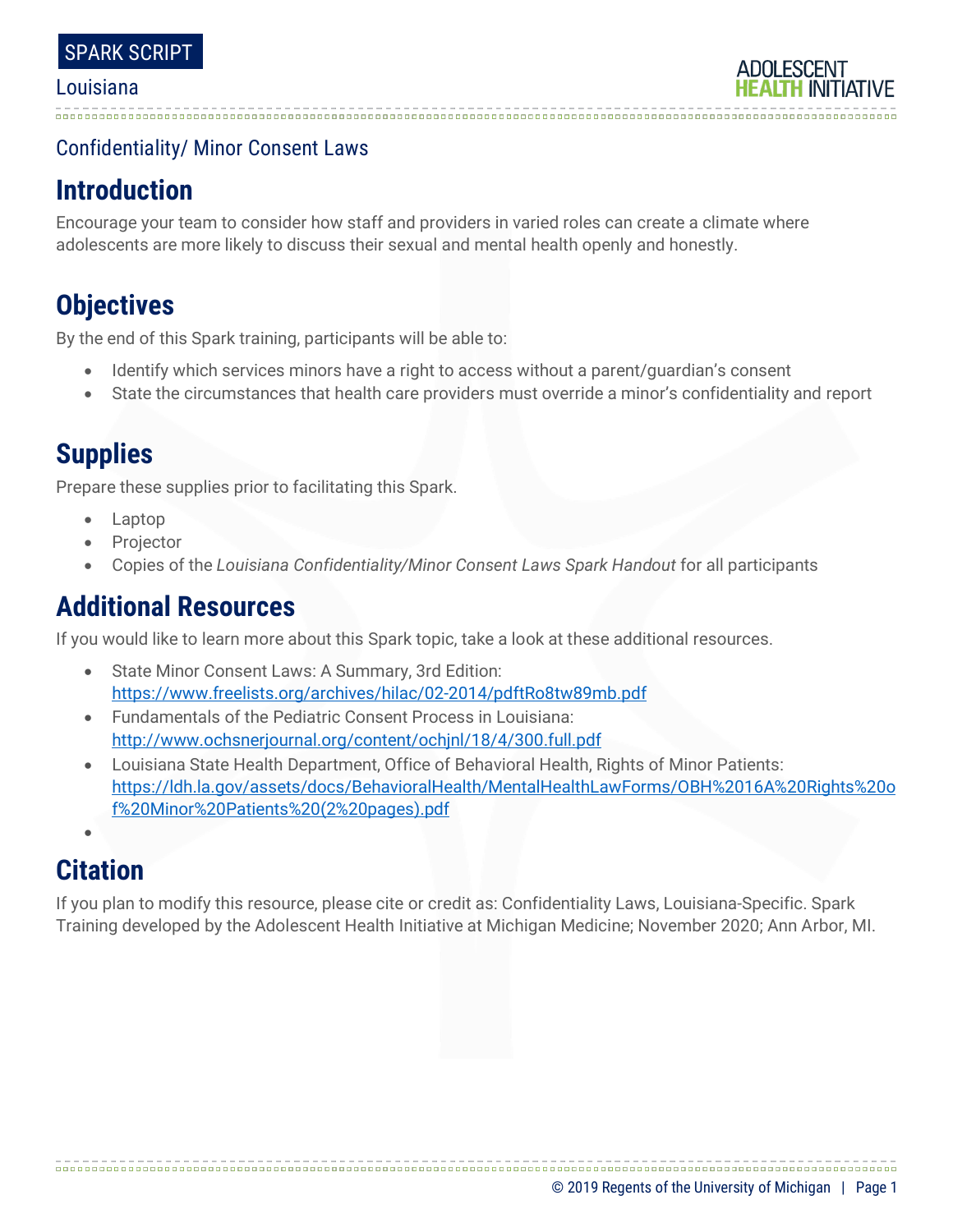



# **Intro/Hook** (3 minutes)

### **1** – LOUSIANA MINOR CONSENT AND CONFIDENTIALITY LAWS

Today we are going to do a 15-minute mini-training, also called a Spark. As youth-serving professionals, it is important that we understand adolescent confidentiality and minor consent. This training is intended to be an overview of the most relevant laws on confidential services for teens.

Each person here will have times where we need to know and comply with confidentiality laws, though it's different for our various roles. For each law and scenario we discuss, try think about how it applies to your role specifically. To get us started, let's review a case scenario.

### $2 - CASE SCENARIO: SHAY, 15 Y/O GIRL$

This is Shay, who is 15. She is here today because of a sore throat. During her visit, the provider finds out that Shay is concerned about having an STI. Shay says she is worried her mother will kick her out of the house if she knows Shay is sexually active. Consider the answer to these questions quietly to yourself: Can the provider screen Shay for STIs without her mother's knowledge or permission and still follow consent laws? Why or why not?

Give participants a moment to respond to the question on the slide. You may choose to have discussion here or just have people think about it.

Think about this might play out at your clinic, and we will talk about the answer at the end of the presentation.

#### 3 - CASE SCENARIO: SHAY, 15 Y/O GIRL

Shay's scenario brings up another issue, which is how our own values might affect the way we feel about teens accessing certain services without their parents being aware. In Shay's situation, she is concerned about her mother, which may affect how we feel about her getting STI testing without involving a parent.

We usually do not have complete information about a patient. When we know more details, could it affect how we feel about the patient's right to confidentiality? Even if a teen can legally receive some services without a parent's consent, it can be challenging when we think parents should be involved. What can go wrong if we break confidentiality?

Have a couple of people respond briefly. Main point: If we don't follow the laws, it can have a negative impact on teens.

© 2019 Regents of the University of Michigan | Page 2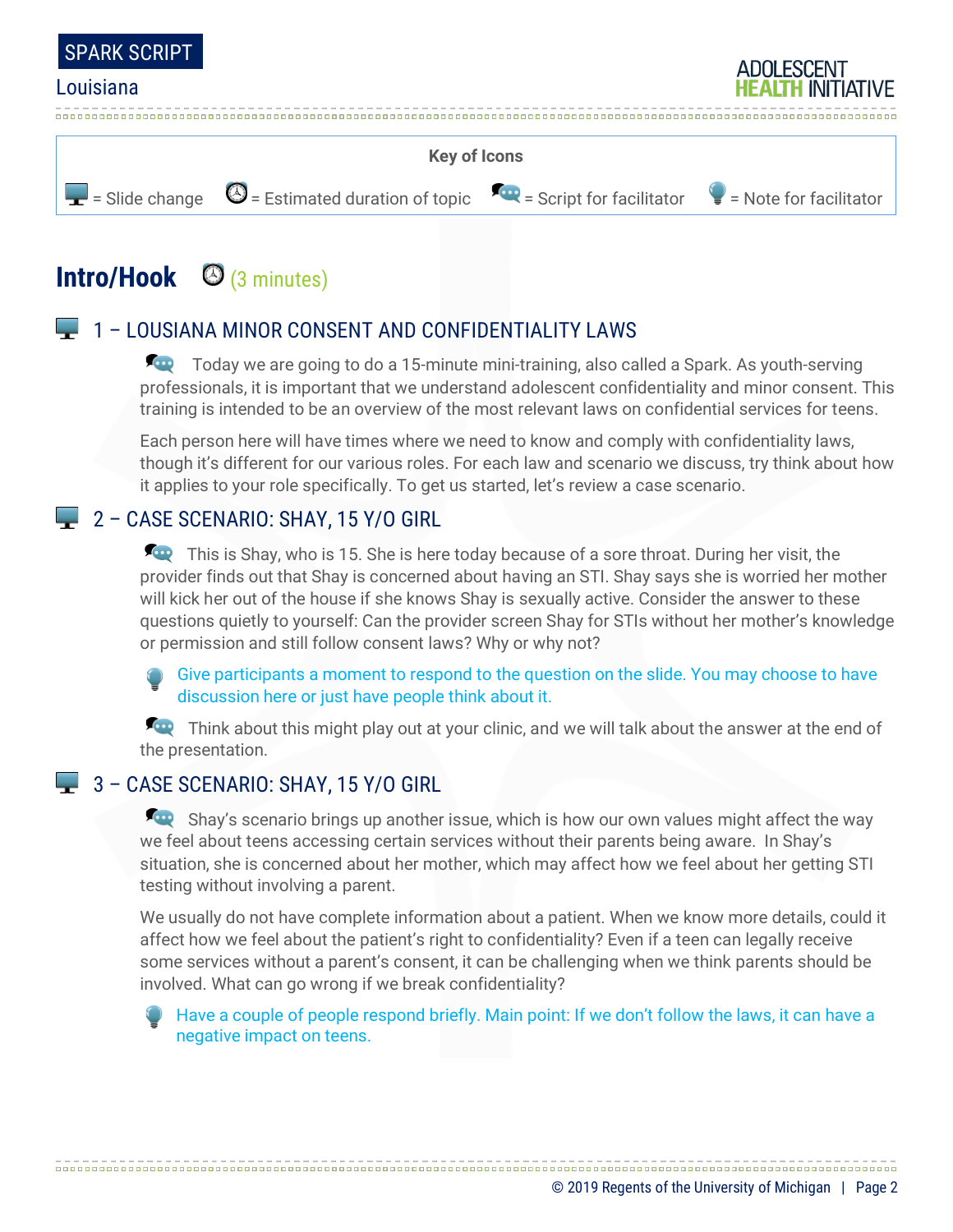

Many teens choose to include their parent or guardian in decisions about their health. For some teens, however, having the option of certain confidential services makes it more likely that they will seek care when they need it.

**Key Concepts** (9 minutes)

### $\Box$  4 – IMPORTANT DEFINITIONS

Before we review the laws, it's important to recognize the difference between consent and confidentiality.

- **Consent** is permission to act. In general, a parent or legal guardian must give their permission or "consent" – before their minor child can receive a medical service. However, there are important exceptions where a minor can consent to their own care, without a parent's permission. We will discuss these exceptions today.
- **Confidentiality** refers to how health care providers and staff keep certain information private.
- **Consent does not equal confidentiality**.
	- $\circ$  Even if a minor is allowed to consent to a service without a parent's permission, it does not necessarily mean that the provider is required to keep it confidential.
	- $\circ$  So, laws can protect a minor's right to access a specific service, like contraception, but often, it's up to health care providers and staff to protect a minor's confidentiality.

### $\Box$  5 – LA LAW: PARENTAL CONSENT EXCEPTIONS

As this slide says, a parent or legal guardian must provide consent on behalf of a minor (under age 18) before health care services are provided, with several important exceptions.

The exceptions are based on:

- The minor's status
- The type of service requested, or
- The funding source

Again, these laws can sometimes be confusing, so I'm passing out a handout that summarizes these exceptions. If it's helpful, you can keep this on hand for quick reference in the future.

Pass out the "Louisiana Minor Consent & Confidentiality Laws" handout.

#### 6 – LA LAW: MINOR CONSENT BASED ON STATUS

First, let's look at the exceptions based on status.

If a minor has any of these four statuses, they can consent to health care services without a parent or guardian's permission.

- **Emancipated**
- **Married**
- Divorced

© 2019 Regents of the University of Michigan | Page 3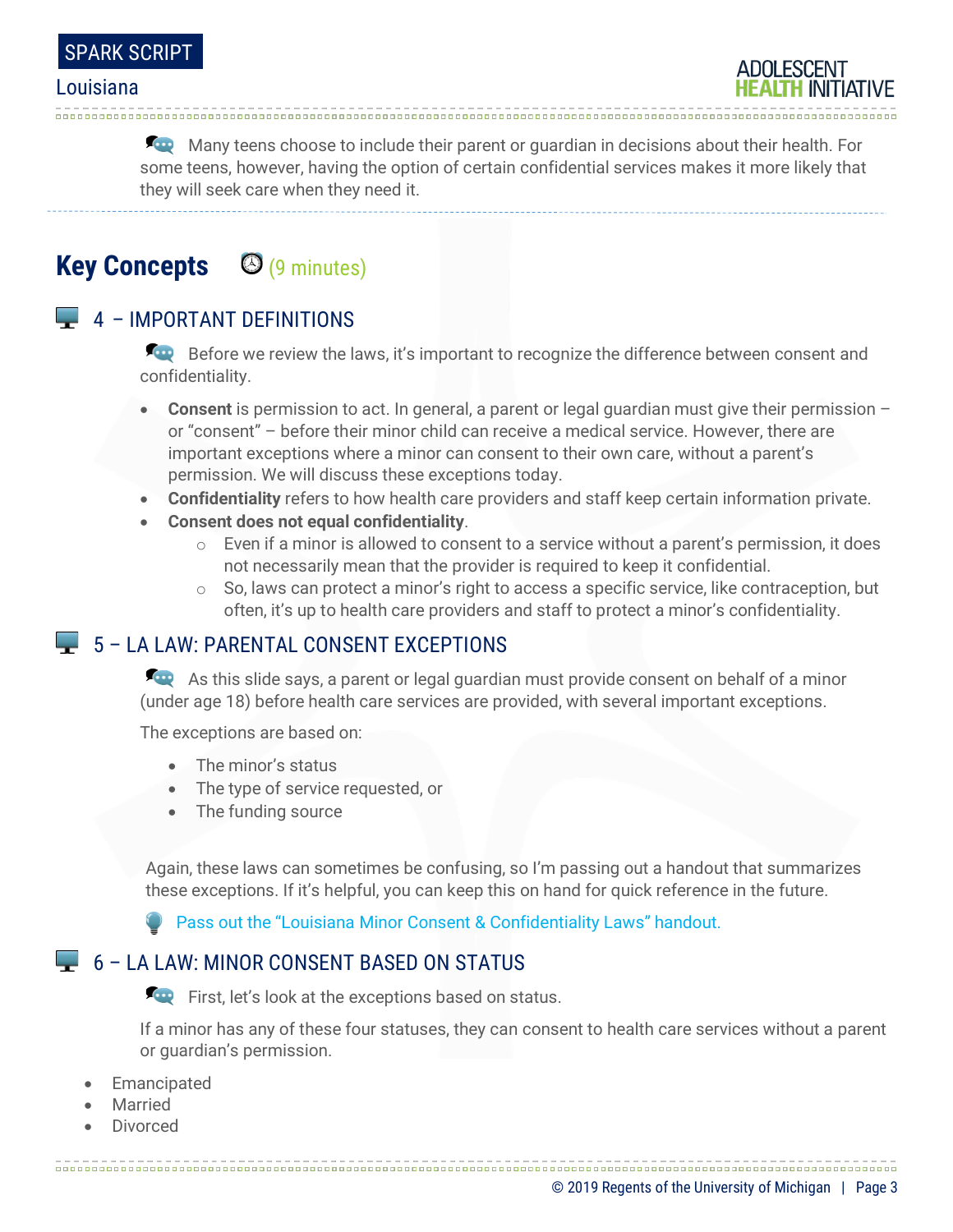## $\Box$  7 – LA LAW: MINOR CONSENT BASED ON SERVICE

Now let's look at the exceptions based on type of service. Each state has certain services that a minor may consent to without a parent or guardian's consent. Remember, a parent may still find out about the service, so it may not actually be confidential, but it's important to note that legally, a minor does not need a parent to consent to these services:

- Receive surgical care or health services for any illness or disease
- Receive pregnancy related care, including care related to labor and childbirth
- Receive services for diagnosis and treatment of STIs
- Receive PrEP for HIV prevention
- Receive services for diagnosis and treatment of drug and alcohol problems, including preventive counseling or treatment.

### **8 - LA LAW: MINOR CONSENT BASED ON FUNDING SOURCE**

**Finally, let's look at exceptions based on funding source. Minors are able to receive** confidential family planning services if the funding source is Medicaid or a Title X family planning program.

Health centers that cannot provide confidential sexual health services to patients using private insurance can often provide more assurance of confidentiality to teens using Medicaid. It's also good to be aware of local Title X clinics so a minor can be referred there if they need confidential sexual health services. If your health center is funded through Title X, you can provide nearly all reproductive health services to minors without a parent's consent. Abortion is the exception, as it requires parent consent or judicial bypass.

### 9 – LOUISIANA REPORTING REQUIREMENTS

Another important set of laws to be aware of are reporting requirements. Reporting requirement laws outline when a health care provider must break confidentiality and report the information. A health care provider must make a report when:

• There is suspicion of abuse or neglect

Physicians are required to report instances of prenatal neglect to the Department of Children and Family Services (DCFS) by calling 855-4LA-KIDS (855-452-5437). The call is free and operates 24 hours per day, 365 days per year.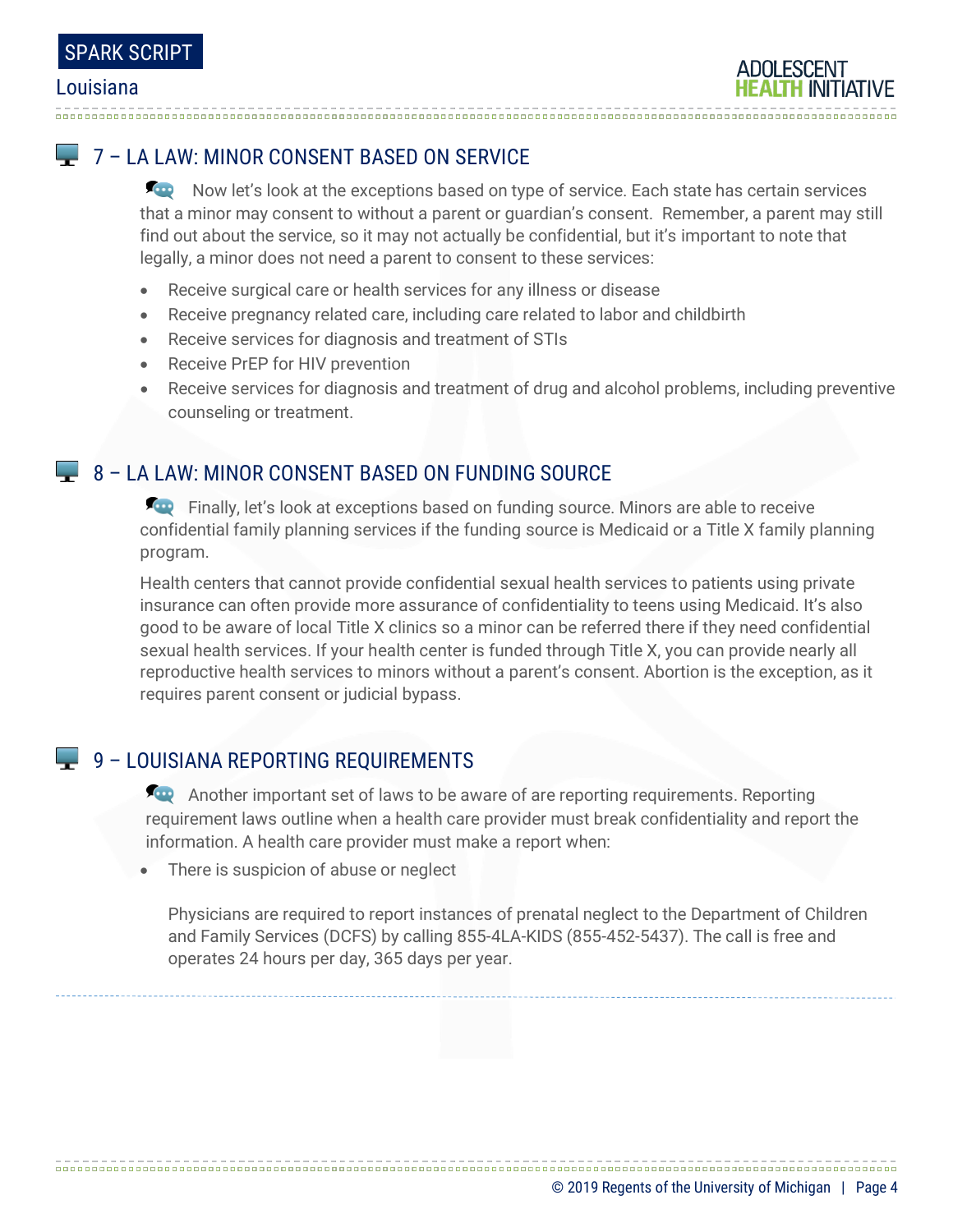

## Application **C** (3 minutes)

### 10 - CASE SCENARIO: GIOVANNI, 17 Y/O BOY

Now that we've reviewed the laws, let's take a look at another scenario. Giovanni is a 17-yearold boy who is struggling with alcohol abuse, but doesn't want to tell his parents.

Is Giovanni allowed to get outpatient counseling for substance abuse without a parent's consent?

Allow a moment for people to respond either quietly to themselves or aloud.

The answer is yes, though the provider may encourage Giovanni to tell his parents. Additionally, a parent may be notified if he is admitted for treatment.

#### 11 – THE ROLE OF PARENTS/GUARDIANS

A quick note about parents and guardians. Research shows that they can play a crucial role in their teenage children's decision-making and health. It can be tricky to keep parents engaged and at the same time, it's essential to provide the opportunity for adolescents to talk to a provider alone, and to provide confidential services where possible. We'll talk about parent engagement more in the Confidentiality Best Practices Spark as well.

### $\Box$  12 – COMMON OUESTIONS

People often ask about the services listed on this slide, which are not protected for minors, and require the consent of a parent or guardian. Minors DO need a parent or guardian's permission for:

- Abortion with the exception of judicial bypass and medical emergency
- Sterilization
- Adoption placement

## **13 - LA LAW: CONFIDENTIALITY**

Here's an important final point. There's a provision in the law that says that even if a minor is allowed to consent to a confidential service (like pregnancy testing) without a parent's permission, a provider may decide to inform the parent or guardian. This kind of law exists in other states as well, and the way it's interpreted can vary based on the provider and the health center.

What does this mean for adolescent confidentiality? Is it possible for providers in a primary care setting to provide a confidential service to a teen who does not have Medicaid? Why or why not?



Take a moment for discussion.